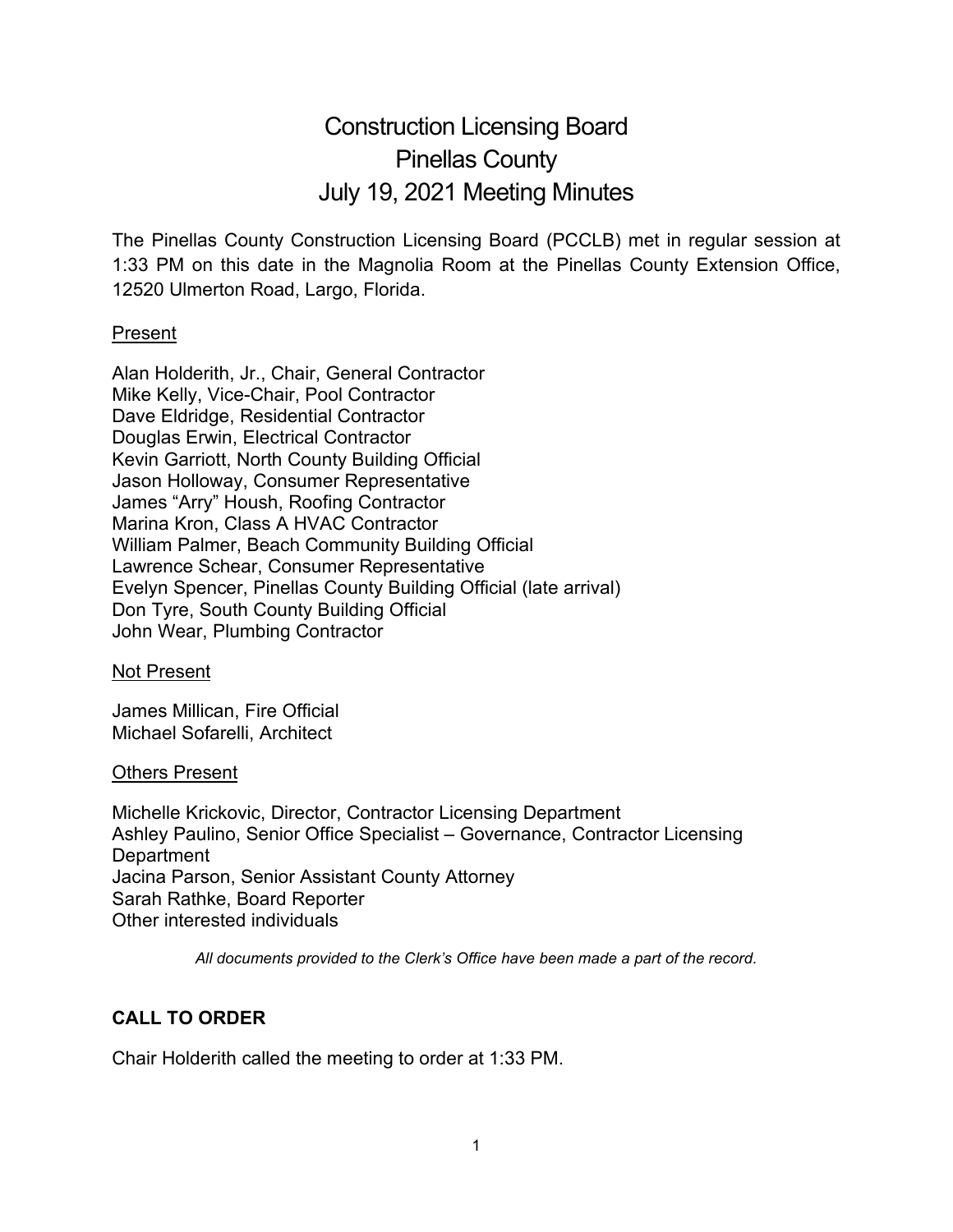# **PLEDGE OF ALLEGIANCE/ROLL CALL**

Chair Holderith led the Pledge of Allegiance; whereupon, Ms. Krickovic conducted a roll call of the members and confirmed the presence of a quorum.

*Ms. Spencer arrived at 1:36 PM.*

# **INTRODUCTION OF CONTRACTOR LICENSING AND CODE ENFORCEMENT STAFF**

Ms. Krickovic introduced staff members in attendance.

# **INTRODUCTION OF NEW MEMBERS**

Chair Holderith welcomed new Board members, Dave Eldridge and Lawrence Schear; whereupon, both members provided information regarding their backgrounds.

# **APPROVAL OF MINUTES**

Upon motion by Mr. Garriott, seconded by Mr. Holloway and carried unanimously, the minutes of the May 17, 2021 meeting were approved.

# **CONSENT AGENDA**

Chair Holderith indicated that supporting documentation for the following Consent Agenda items is included in the agenda packet; and that there were no expired permit violations for this reporting cycle:

- Special Magistrate Hearing Minutes: May 3, May 24, and June 7, 2021
- Examination Committee Reports: April June 2021
- Board of Adjustment and Appeals for the Florida Building Code Minutes: April 20, 2021
- Expired Permit Violations

Mr. Kelly moved, seconded by Mr. Tyre and carried unanimously, that the Consent Agenda items be approved.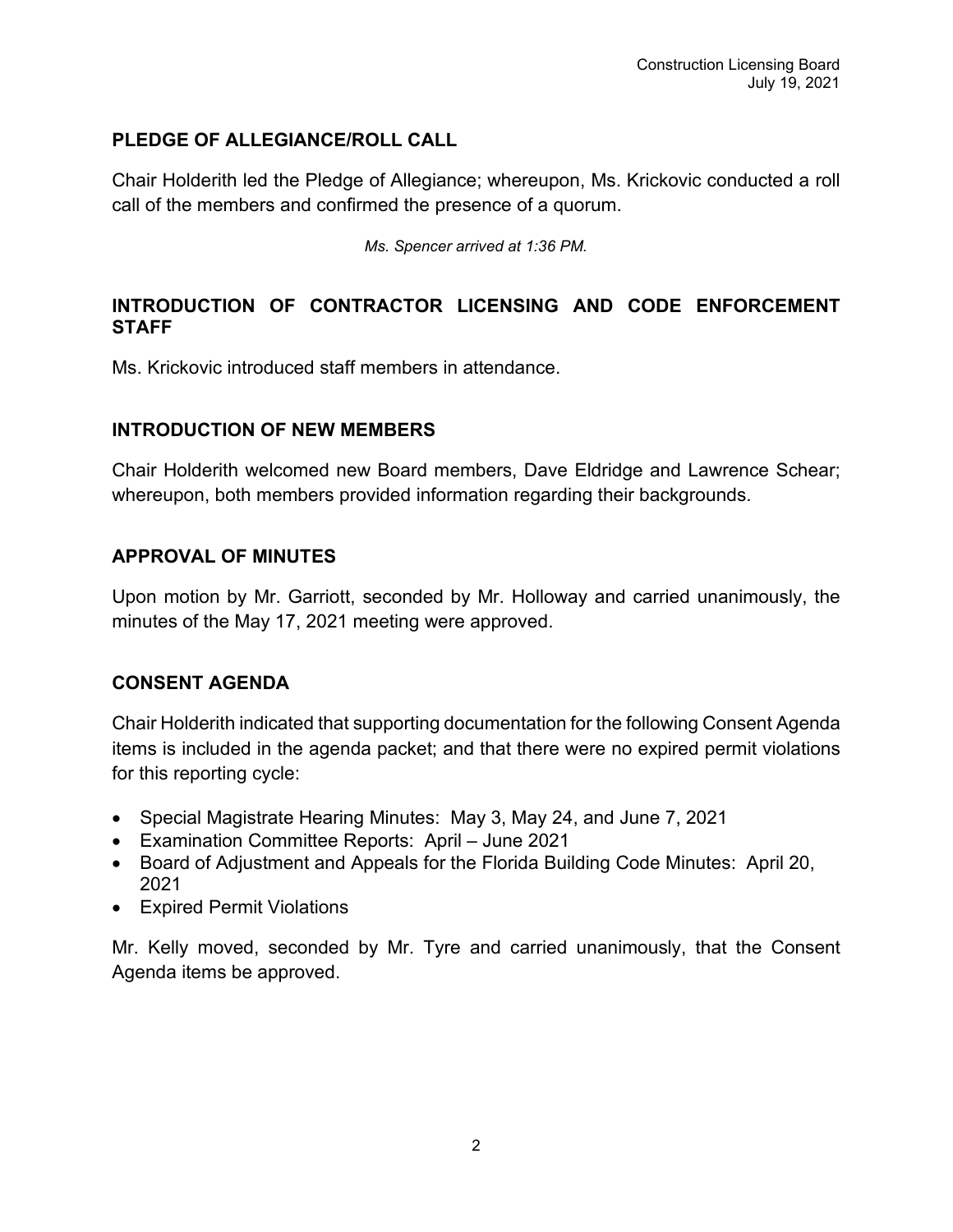# **PUBLIC HEARINGS**

## Local Technical Amendments

# FLOOD ORDINANCE CITY OF ST. PETERSBURG

Ms. Krickovic indicated that the proposed ordinance was heard and passed unanimously by the Board of Adjustment and Appeals (BOAA) for the Florida Building Code at a public hearing today; that the ordinance and associated local technical amendments are being presented for the Board's review; and that Scott Crawford with the City of St. Petersburg is present to answer questions.

Responding to a comment by Chair Holderith, Ms. Krickovic confirmed that following approval of a local technical amendment at the BOAA level, the Board reviews it for potential adoption; and that upon Board adoption, the amendment is registered with the Florida Building Commission and would represent a content-specific local technical amendment to the Florida Building Code.

Mr. Tyre moved, seconded by Mr. Kelly and carried unanimously, that the City of St. Petersburg flood ordinance and local technical amendments be approved.

## FLORIDA BUILDING CODE (FBC) SECTION 3109 COASTAL CONSTRUCTION CODE

Ms. Krickovic related that FBC Section 3109 was heard by the BOAA for the Florida Building Code at a public hearing today; and that it passed unanimously and is recommended for adoption. She explained that approval by the Board would allow its adoption into the seventh edition of the FBC, noting that it will replace a local technical amendment which sunsetted with expiration of the sixth edition. Referencing the document included in the agenda packet, she noted that changes to the section have been highlighted for the Board's review.

Mr. Tyre moved, seconded by Mr. Holloway and carried unanimously, that FBC Section 3109 be adopted as recommended by the BOAA.

Ms. Krickovic noted that a typographical error was made on the agenda and confirmed that the correct section number is 3109.

## FLOOD ORDINANCE CITY OF OLDSMAR

Ms. Krickovic introduced the item and indicated that it pertains to a series of local technical amendments for the City of Oldsmar; and that they were adopted by the BOAA today.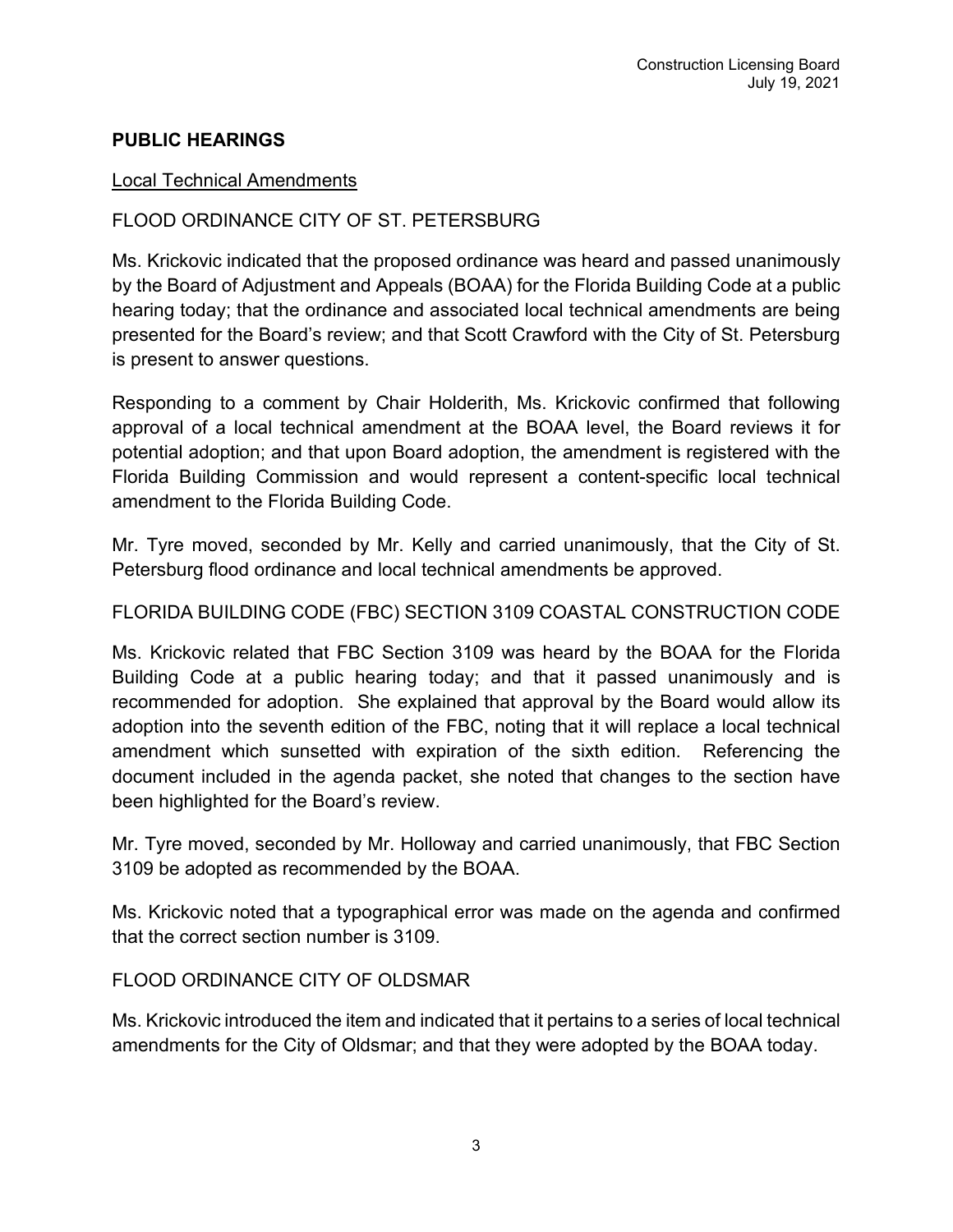City of Oldsmar Planning and Redevelopment Director Tatiana Childress provided background information related to the proposed amendments, noting that most of the amendments and ordinance before the Board today have been previously approved, but were not placed into the 2017 version of the FBC; and that placement requires them to be reintroduced. She indicated that one additional amendment is in response to Federal Emergency Management Agency map updates, which are scheduled for adoption on August 24, 2021.

Responding to a query by Mr. Tyre, Ms. Childress confirmed that the 15-year cumulative cost period related to the Substantial Improvement section of the local technical amendment has been in place since 2013.

Mr. Holloway moved, seconded by Mr. Tyre and carried unanimously, that the amendments and ordinance be approved.

Ms. Krickovic stated that the approved amendments will be filed with the Florida Building Commission immediately.

## **REGULAR AGENDA**

## Board Member Terms Expiring September 30, 2021

Ms. Krickovic referred to the agenda packet and provided the names and seats of the members whose terms are expiring and information regarding the process for those who would like to be reappointed, including the application deadline of August 17, 2021.

Responding to queries by the members, Mr. Krickovic indicated that there is a two-term limit for Board members; that an interim period must occur before reapplying after two terms; that the Board of County Commissioners (BCC) will conduct a vote on applications which will have been vetted for eligibility by the Contractor Licensing Department; and that while Building Officials must reapply when the term is due for renewal, a vote would not be required by the BCC unless there is more than one person applying for a Building Official seat.

## Board of Adjustment and Appeals and Examination Committee Vacancies

At the request of Chair Holderith, Ms. Krickovic detailed the following board and examination vacancies:

• The Mechanical, Plumbing, and Gas BOAA has vacancies for a plumbing contractor and a natural gas contractor.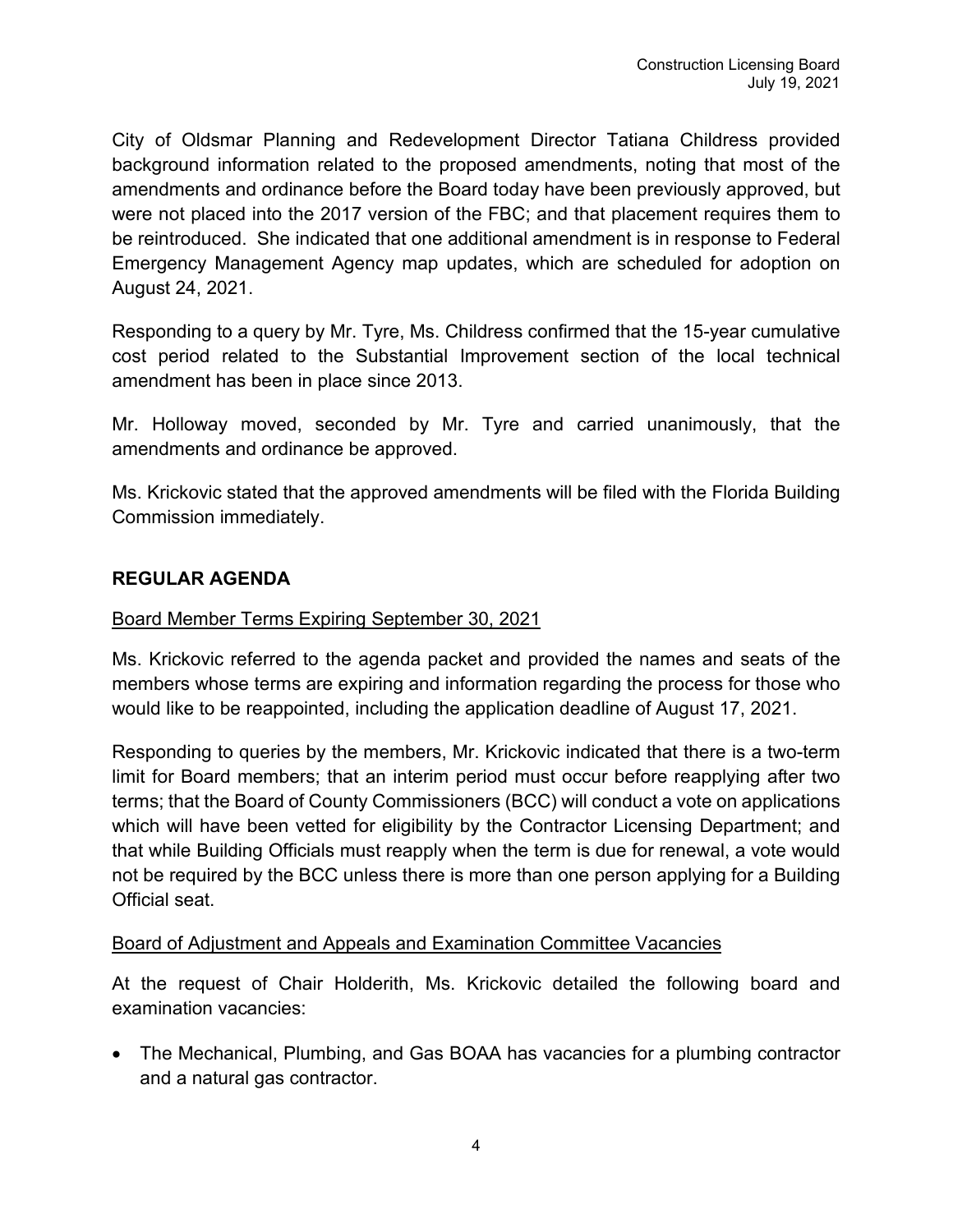- The Electrical BOAA has vacancies for an electrical engineer and a building industry representative.
- The Plumbing Examination Committee has vacancies for two plumbing contractors.
- Recommendation for an irrigation contractor for the Ad Hoc Examination Committee would be helpful for the future.

# Board of Adjustment and Appeals and Examination Committee Appointments

Ms. Krickovic announced the two appointments listed below:

- Scott Crawford representing the Building Official on the Building Examination Committee
- Chuck Goldsmith representing the Registered Architect on the BOAA for the Florida Building Code

## Report – Insurance Violation Fee Waivers

Ms. Krickovic reported that under the authority granted to her by the Board, the fees assessed to the contractors listed below have been waived due to a clerical error and compassionate discretion, respectively:

- Jose A. Olivera I-EC13006029
- David F. Ramsey I-CGC10310

## Report – Collections Write-Down

Referencing the report in the agenda packet, Ms. Krickovic noted that it is provided in order to demonstrate continued transparency and accountability; and that it reflects instances where the department will no longer pursue collection of outstanding fines due to statute of limitations or other reasons; whereupon, she indicated that an increase of these instances is due to the efforts of the Collection Specialist hired in January.

In response to a query by Mr. Kelly, Ms. Krickovic indicated that the most frequent administrative error encountered in the Collection Specialist's review involves a lack of timely information from contractors' insurance providers. She also noted that staff is working with a Special Magistrate team to ensure adherence to internal processes when cases are dismissed.

## Director's Report

Ms. Krickovic provided information regarding the following topics: